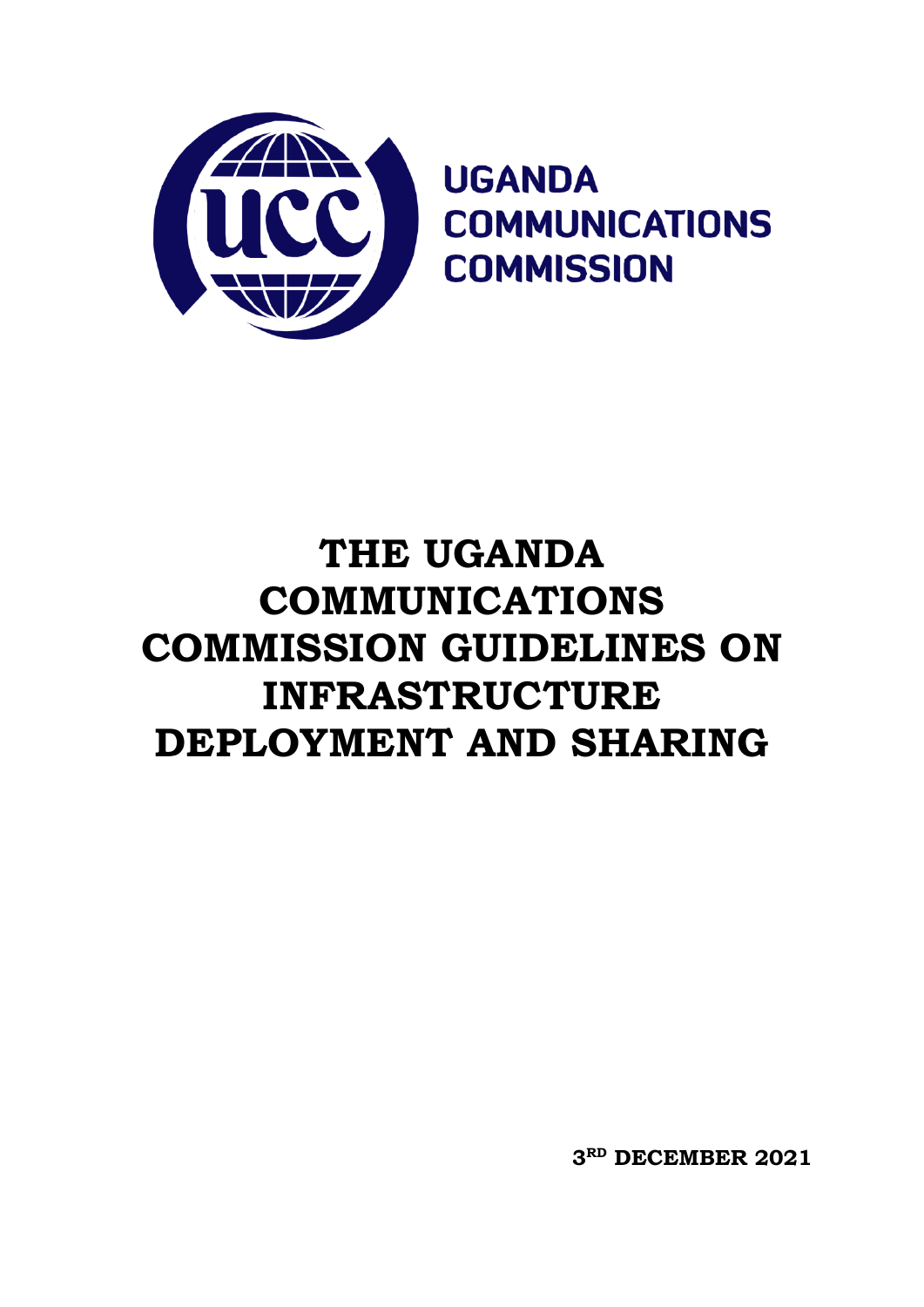## **TABLE OF CONTENTS**

| 1.0 |                                                      |  |
|-----|------------------------------------------------------|--|
| 2.0 |                                                      |  |
| 3.0 |                                                      |  |
| 4.0 |                                                      |  |
| 5.0 |                                                      |  |
| 6.0 |                                                      |  |
| 7.0 |                                                      |  |
| 8.0 |                                                      |  |
| 9.0 |                                                      |  |
|     |                                                      |  |
|     |                                                      |  |
|     |                                                      |  |
|     | 13.0 INFRASTRUCTURE SHARING OR LEASING AGREEMENTS 10 |  |
|     | 14.0 REPLACEMENT AND RE-DEVELOPMENT/RE-LOCATION 11   |  |
|     |                                                      |  |
|     |                                                      |  |
|     | 17.0 COORDINATION WITH OTHER GOVERNMENT AGENCIES 13  |  |
|     |                                                      |  |
|     |                                                      |  |
|     |                                                      |  |
|     |                                                      |  |
|     | 20.0 ENFORCEMENT AND REMEDIAL MEASURES 15            |  |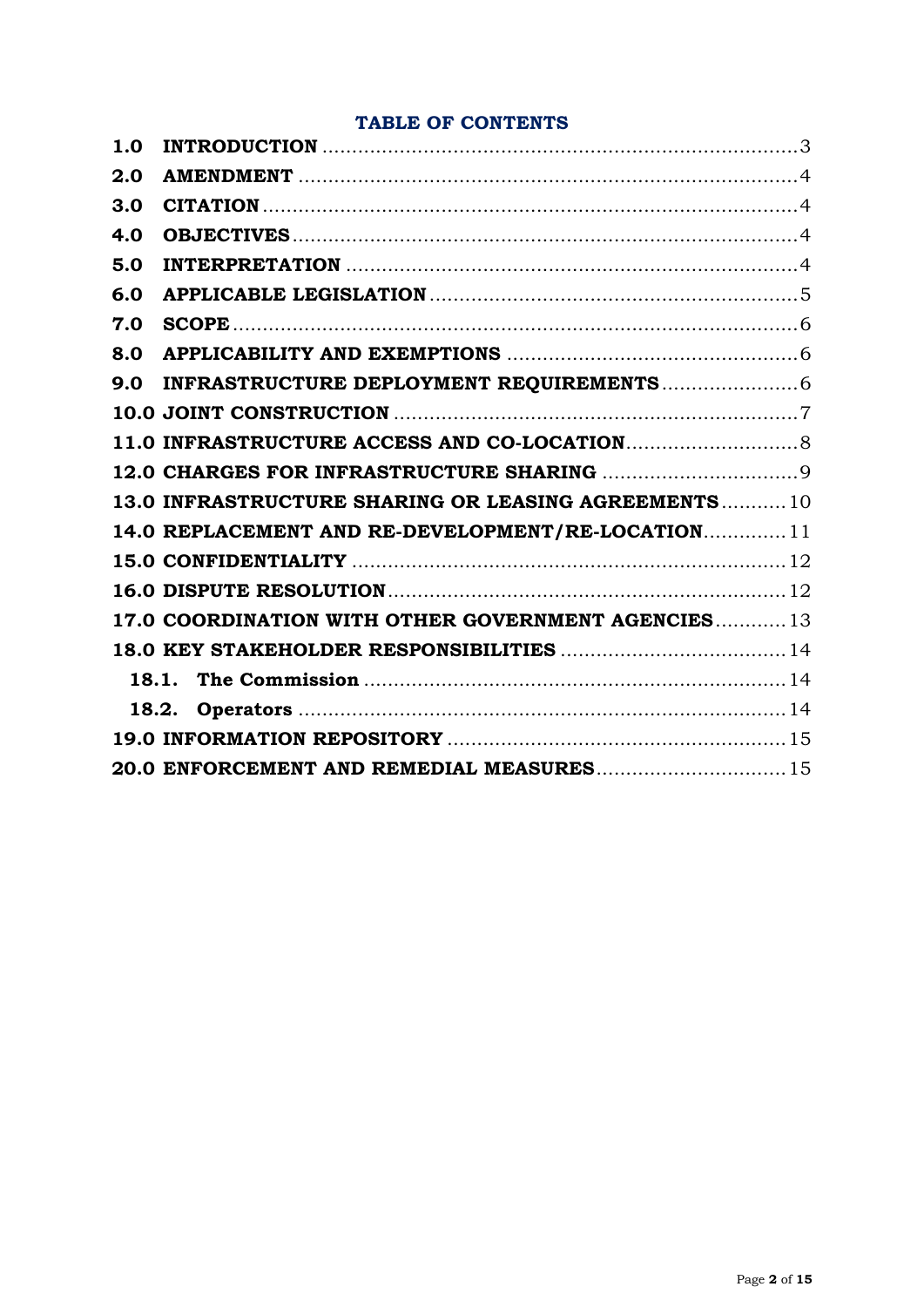## <span id="page-2-0"></span>**1.0 INTRODUCTION**

Uganda Communications Act of 2013 (the Act) seeks to among others develop a modern and vibrant Communications sector, which includes telecommunications, data, radio and postal communications and broadcasting.

In order to achieve the aspirations of the Act, a number of strategies have to be employed including but not limited to expanding the existing variety of communications services available in Uganda to include modern and innovative communications services. To this end, the Act mandates the Uganda Communications Commission (the Commission) to, among others, implement the objectives of the Act.

Section 22 of the Act further requires that a person shall not, establish a telecommunications station, provide communications services or construct, maintain or operate communications apparatus without a licence issued by the Commission.

The Commission recognises that the construction, operation and/or maintenance of communications infrastructure is typically very costly, and the leasing of communication network infrastructure currently accounts for a significant portion of the overhead costs of a typical service provider in the communications sector.

The National Broadband Policy of 2018 (the Policy) noted that there is underutilisation of the optic fibre capacity on all the networks in Uganda due to telecom operators opting to utilize their own infrastructure.

The Policy further notes that the duplication of optic fibre deployments translates into high total cost of ownership for all communications infrastructure Operators, which is reflected in the high cost of bandwidth and ICT services generally. The Policy thus concluded that there is need to have a comprehensive framework to facilitate coordination all Government interventions in the development of broadband infrastructure; and to regulate the private sector to ensure sharing and complementarity of their broadband networks to avoid duplication in deployment of the infrastructure.

Accordingly, the Policy identifies as one of its strategies towards the objective of connectivity for all; to regulate, coordinate and harmonize the development, deployment and sharing of all broadband Infrastructure (both private and public) among all stakeholders.

Based on the above, the Commission now seeks to establish a framework that shall guide and foster the deployment and sharing of communications infrastructure in Uganda.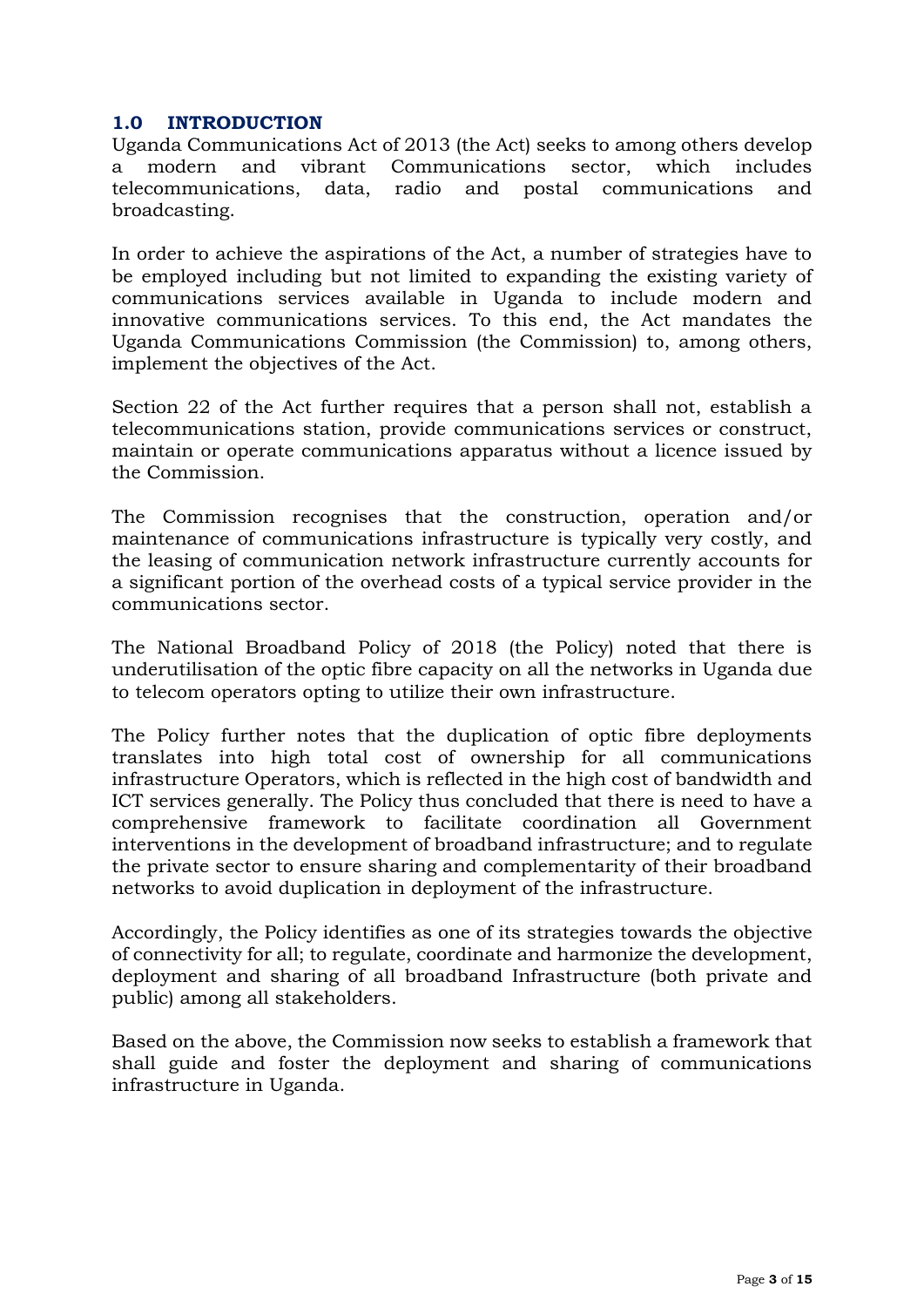## <span id="page-3-0"></span>**2.0 AMENDMENT**

These guidelines shall be subjected to periodic reviews to enable inclusion of any changes as result of evolution in the radio communications industry, changes in policy or regulatory direction as well as emerging regional and international best practices.

#### <span id="page-3-1"></span>**3.0 CITATION**

These Guidelines may be cited as the Uganda Communications Commission Guidelines on Communications Infrastructure Deployment and Sharing.

#### <span id="page-3-2"></span>**4.0 OBJECTIVES**

The objective of these guidelines is to foster the efficient provision and utilisation of communications infrastructure by: -

- *i)* Encouraging a strategic, forward-looking approach to the deployment and provision of communications facilities with the aim of realising the benefits of forward planning.
- *ii)* Facilitating coordination and collaboration among the different stakeholders for joint construction, co-location, sharing, and access to existing networks and roll-out of new ICT infrastructure,
- *iii)* Minimizing the amount and cost of civil works and associated social costs such as visual impacts, public nuisance, traffic congestion, and impacts on roads; and
- *iv)* Promoting technical and market efficiency in the provision of communications infrastructure and services.

#### <span id="page-3-3"></span>**5.0 INTERPRETATION**

The terms in these Guidelines shall carry the interpretation used in the Uganda Communications Act 2013 (The Act) and respective Regulations thereto, unless otherwise defined below:

- a) "**Access**" means to obtain the right to use or make use of communications infrastructure belonging to another party for the purpose of installing communications equipment;
- b) "**Access Provider**" means the Operator to whose infrastructure access is sought or has been granted;
- c) "**Access Request**" means a written request made by an Operator for Access or co-location to communications Infrastructure;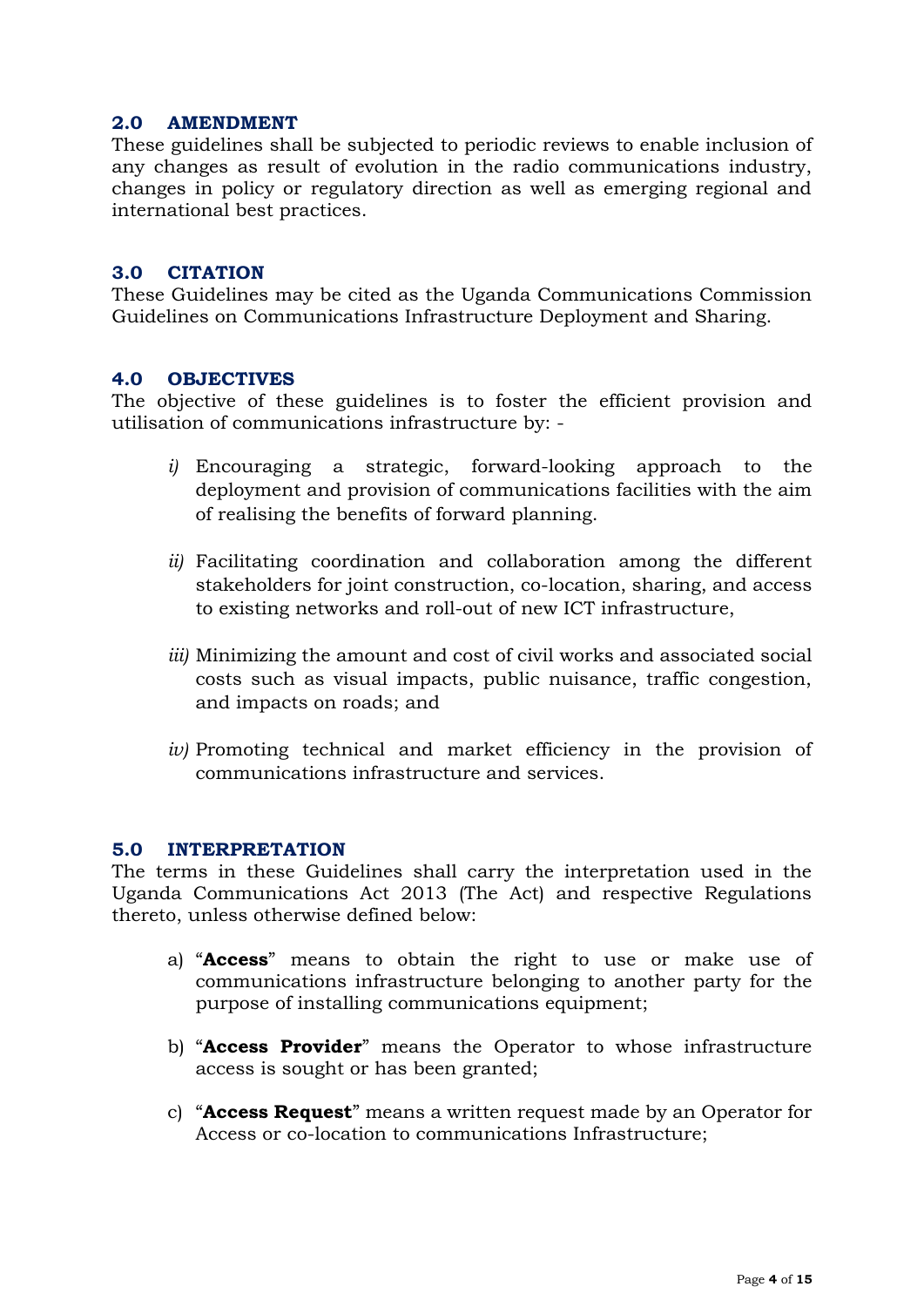- d) "**Access Seeker**" means the Operator that is seeking or sought access to infrastructure from another Operator;
- e) "**Active infrastructure**" is the electronic Infrastructure of the network including radio access network (*e.g. antennas/transceivers, base station, backhaul networks and controllers*), and core network (*servers and core network functionalities*);
- f) "**Co-location**" is where an operator accommodates another Operator's communications equipment in or on same passive infrastructure as its own;
- g) "**Commission**" means the Uganda Communications Commission;
- h) "**Duly Authorised Operator**" means an Operator licensed in accordance with section 22 of the Uganda Communications Act to construct, maintain and/or operate communications infrastructure in the respective geographical area of Uganda;
- i) "**Infrastructure**" means the tangible facilities used in connection with a public network and the intangibles facilitating the utilization of a public network. Infrastructure includes the underlying physical components associated with the provision of communication services and any other civil engineering works structure, which carry or route any communication;
- j) "**Infrastructure sharing**" means an arrangement in which two or more operators share or allow use by the other party of various parts of network infrastructure for the purpose of providing services. This includes co-location arrangements.
- k) "**Passive infrastructure**" refers to the non-electronic Infrastructure such as physical space, buildings, towers and masts, tunnels, ducts, holes, pits, poles, conduits, cable tray, or part thereof, where other parts of the network are to be located without itself becoming an active part of the network.

#### <span id="page-4-0"></span>**6.0 APPLICABLE LEGISLATION**

- The implementation of this guideline is subject to the provisions of:
	- a) The Uganda Communications Act 2013;
	- b) The Uganda Communications (Licensing) Regulations, 2019;
	- c) The Uganda Communications (Competition) Regulations, 2019;
	- d) The Telecommunications (Interconnection and Access) Regulations, 2019;
	- e) The Telecommunications (Pricing and Accounting) Regulations, 2019;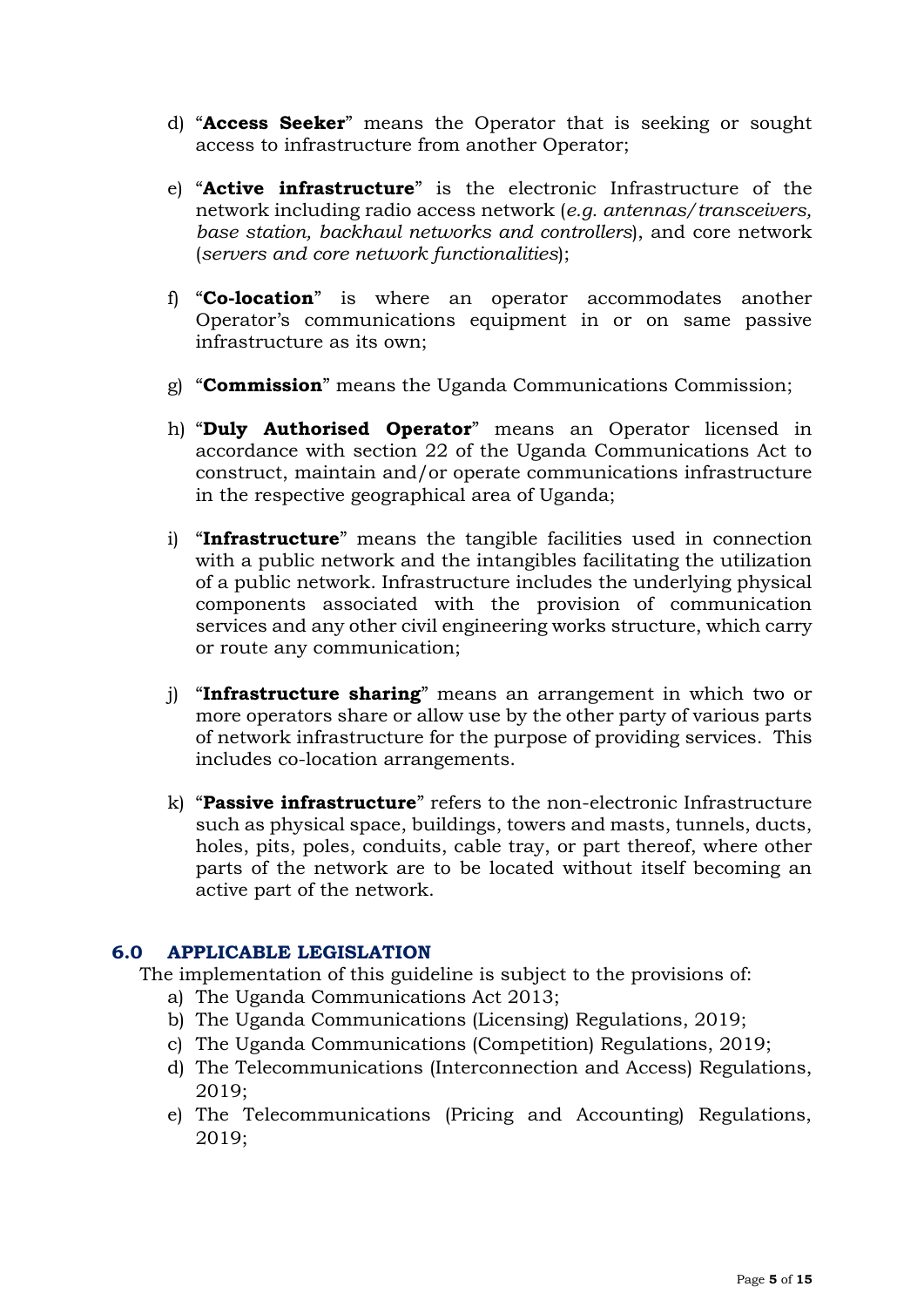- f) The Telecommunications (Consumer Protection) Regulations, 2019; and
- g) Principles for Commercial and Competition matters in Passive Infrastructure Markets, 2019.

#### <span id="page-5-0"></span>**7.0 SCOPE**

These guidelines outline rules, practices, and procedures for coordination of deployment and sharing of communication infrastructure in Uganda for the provision of communications services.

#### <span id="page-5-1"></span>**8.0 APPLICABILITY AND EXEMPTIONS**

- a) These Guidelines shall only apply to persons who own, wish to access and make use of communications infrastructure for the utilization of networks of operators in Uganda.
- b) These Guidelines shall not apply to radio frequency spectrum sharing and national roaming arrangements.
- c) The Commission may prohibit the application of these guidelines to a particular infrastructure related project or a particular type of infrastructure where it is of the view that there is a risk of impacting competition or other public interest as a consequence of the sharing or deployment of the subject infrastructure.

#### <span id="page-5-2"></span>**9.0 INFRASTRUCTURE DEPLOYMENT REQUIREMENTS**

- (1) Every operator shall coordinate and/or share infrastructure with other duly authorised operators to facilitate the deployment of elements of and realisation of high-speed, secure communications networks in Uganda.
- (2) In respect of 9(1), every operator shall provide capacity on its infrastructure for other operators on fair, reasonable and nondiscriminatory terms.
- (3) Every operator shall develop and submit to the Commission for approval, an annual infrastructure roll-out plan by the 1st day of December of the year preceding the roll out.
- (4) Where an operator proposes or wishes to update the approved infrastructure roll-out plan, it shall submit for approval to the Commission, the intended variations, at least 60 (sixty) calendar days prior to the deployment of infrastructure.
- (5) In considering an annual roll out submitted for approval, the Commission shall take into account the following: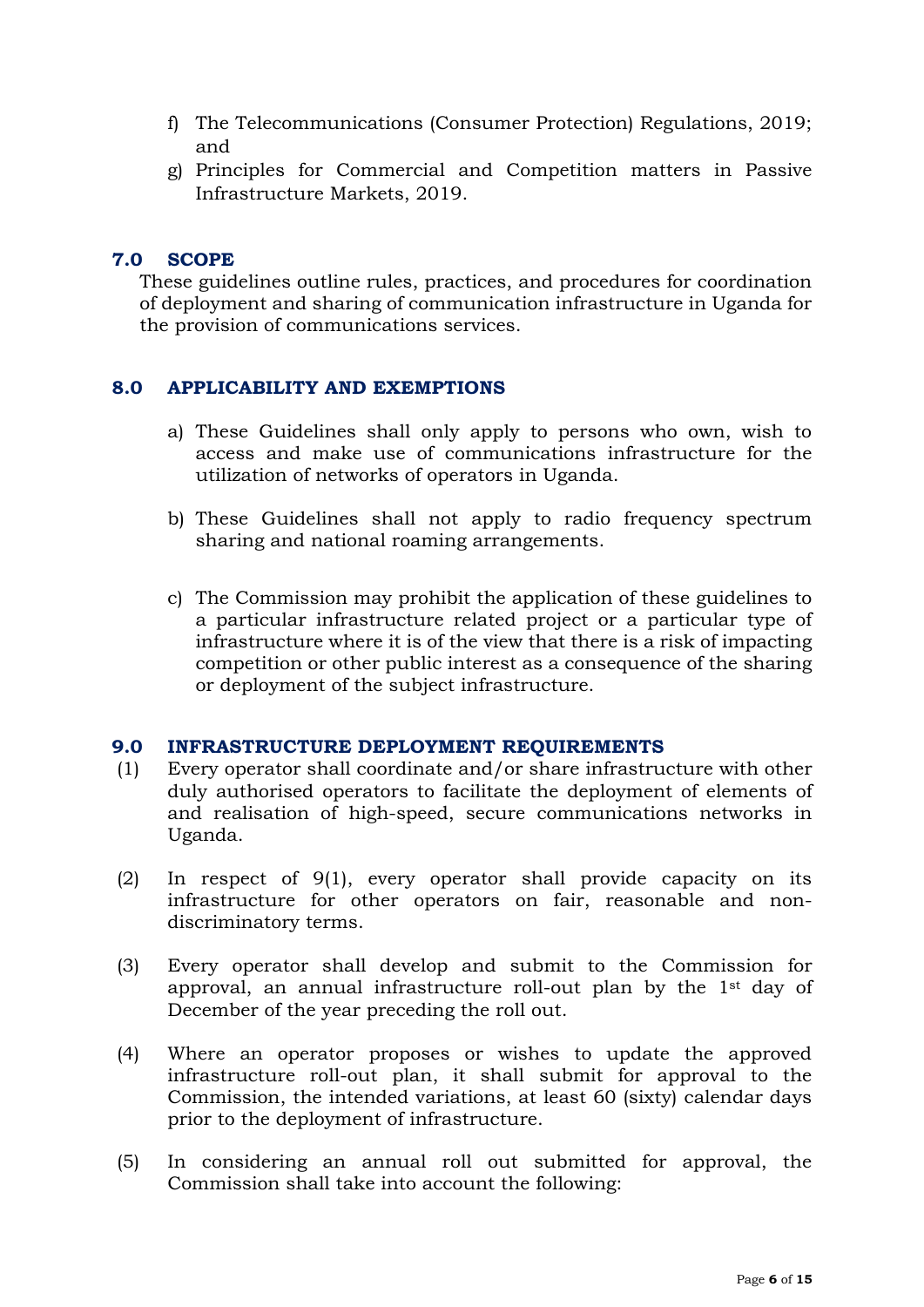- a) The licence obligations and the need for the proposed network considering increased coverage (quality and continuity of service), increased public access to the communications network, economic benefit and any other beneficial impacts;
- b) Lack of feasible alternatives considering network configuration type, height and siting of each facility and number of facilities proposed. Where co-location or other infrastructure sharing is indicated as not possible. This will require a demonstration of the strategic, physical or technical limitations;
- c) Demonstration that the proposed network is an efficient option considering:
	- i. Capacity of the network to deal with emerging telecommunications technologies;
	- ii. Capacity of the network to expand to serve future infill and Greenfield development in both urban and rural areas;
	- iii. Estimated time the network is planned to be operational; and
	- iv. Timing of a review of the network.
- (6) Every operator shall ensure that electronic copies of all its passive infrastructure components/details and maps are submitted to the Commission within one (1) month of completion of deployment of the respective component(s).
- (7) The information in 9(6) above shall include:
	- a) Location and route (*as applicable*) with geo-referencing
	- b) Type (*e.g. duct, manhole/handhole, termination/access points, cables, fibres, etc*) and amount/quantities/capacity of infrastructure.
	- c) Type and amount of reserve capacity.
	- d) Contact Person(s).

## <span id="page-6-0"></span>**10.0 JOINT CONSTRUCTION**

- (1) Every operator shall in a timely manner, accept a request from another duly licensed operator for co-construction of physical infrastructure or a communications network on fair and reasonable terms.
- (2) The request in 10(1) must be made in writing and on an individual operator basis.
- (3) An operator shall be excused from grant of a request in 10(2) where the co-construction: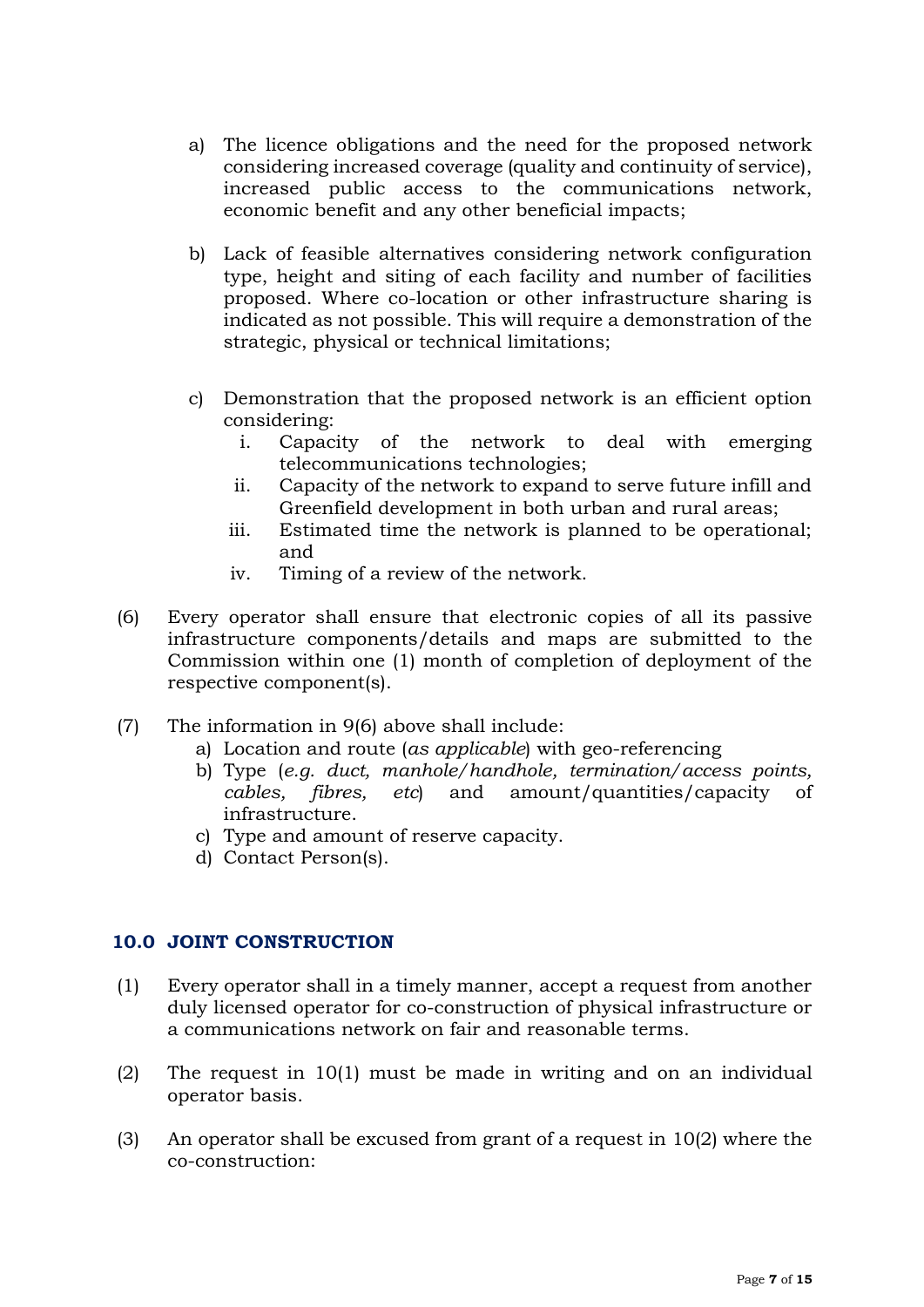- a) Increases the costs for Operators compared to separate construction;
- b) Endangers network security or the use of the network for its intended purpose;
- c) Is not backed by availability of requisite financing and or other resources by the prospective partner; or
- d) Is deemed contrary to overarching sector goals by the Commission
- (4) Operator to Operator requests for co-construction must be made at least two (2) months before the project is submitted in application to the respective authorities for necessary approvals and/or clearances.
- (5) Unless otherwise agreed, the costs of co-construction shall be shared among the parties in proportion to the estimated cost of selfconstruction.
- (6) If the operator to whom the request is made refuses to comply with the request for co-construction from another operator without justification, or if the conditions for co-construction are not obtained within two (2) months after receipt of the request for co-construction, the requesting operator may refer the matter to the Commission.

## <span id="page-7-0"></span>**11.0 INFRASTRUCTURE ACCESS AND CO-LOCATION**

- (1) Every operator shall provide for access to or co-location with its infrastructure on fair, reasonable and non-discriminatory terms to another duly licensed operator in response to an access request.
- (2) The access seeker shall specify in the access request, at a minimum:
	- a) the infrastructure to which access is required;
	- b) parts of network in which access is sought and other details of the access required;
	- c) the date by which access is required;
	- d) the period for which access is required;
	- e) details of any equipment to be installed, together with details of the security, safety, environmental, loading and spatial requirements of such equipment;
	- f) the extent to which access is required by the access seeker's personnel to the infrastructure to install, maintain or use the equipment to be installed; and
	- g) contact details for the access seeker;
- (3) If the access request is not sufficiently completed, the access provider to whom the access request is made shall, in not more than ten (10) calendar days, request the access seeker to complete the access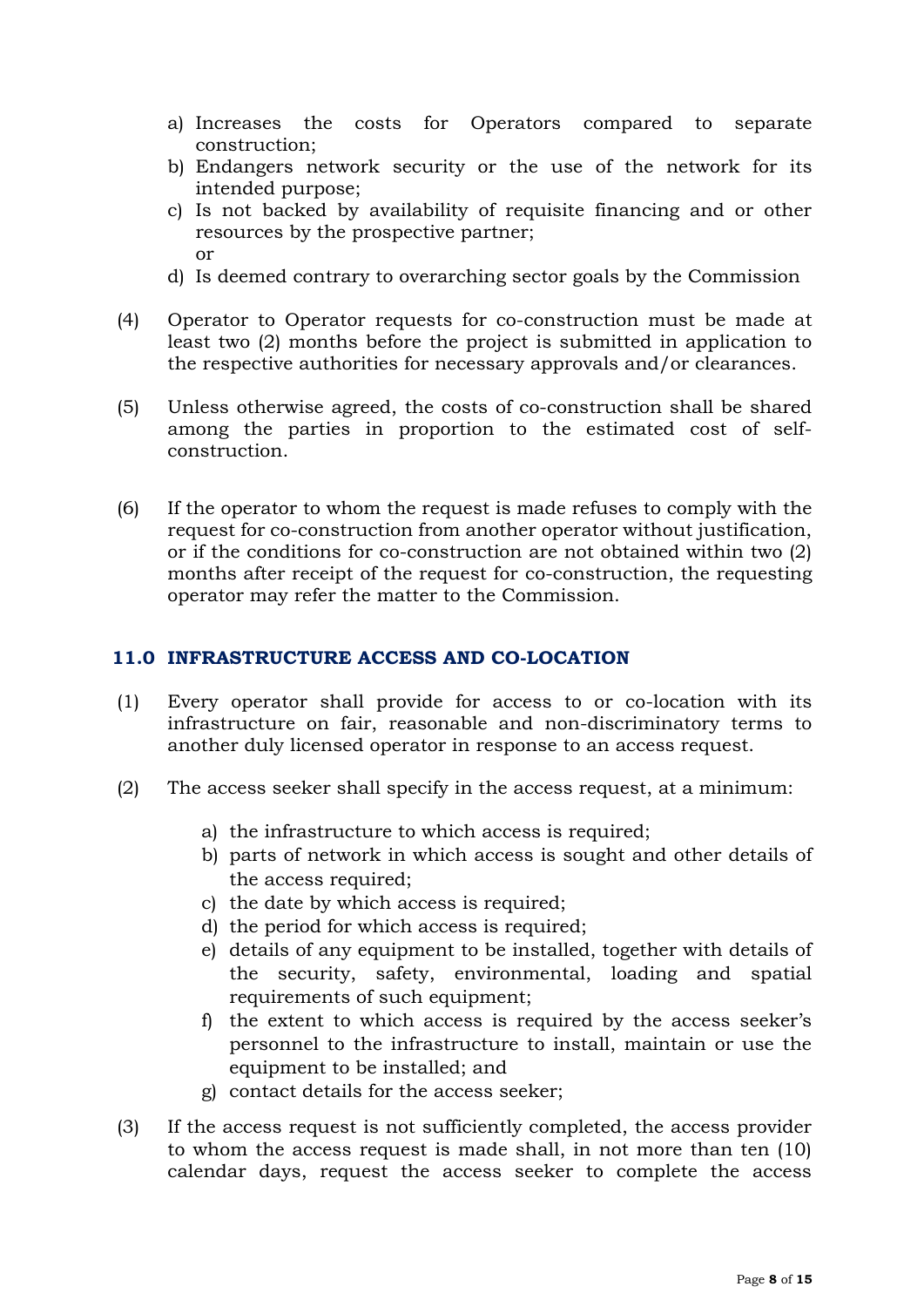request. This shall include a request of any further information that the access provider may reasonably require in order to process the access request.

- (4) The access provider shall respond in writing to the request within one (1) month of receipt of the access request:
	- a) Stating its minimum requirements for entering a sharing arrangement; or
	- b) declining the request with justification for its refusal.
- (5) The minimum requirements referred to 11(4)(a) shall include:
	- a) availability of sharing capacity;
	- b) applicable charges;
	- c) installation and processing charges; and
	- d) such other necessary requirements to effect the co-location, access or infrastructure sharing.
- (6) An operator may only refuse access to its infrastructure on the basis of any of the following:
	- a) Technical incompatibility of the infrastructure;
	- b) Endangering public or national security;

c) Impairment of the security or reliability of the infrastructure or the Operator's (or third party's) network;

d) Detriment to other services provided on the same infrastructure;

e) Unavailability of space to host the Access Seeker, which can be based on the Access Provider's own use and a reasonable future need for space (this must be sufficiently demonstrated);

- (7) If an access provider refuses to grant access to its infrastructure, fails to respond to the access request within the timeframe in 11(4) above, or if the terms of access are not agreed upon within thirty (30) calendar days of receipt of an access request, the access seeker may refer the matter to the Commission for determination.
- (8) Where an operator refuses to provide access to its infrastructure on grounds listed in 11(6) above, such claims may be subject to independent verification by the Commission on a case-by-case basis including inspection of the relevant facilities to determine the reasonableness of the refusal of access.

## <span id="page-8-0"></span>**12.0 CHARGES FOR INFRASTRUCTURE SHARING**

An operator shall set rates for access to its infrastructure by duly authorized Operators in accordance with the following principles:

a) The determination of the charges for access to infrastructure shall be cost-based with a reasonable rate of return on capital appropriately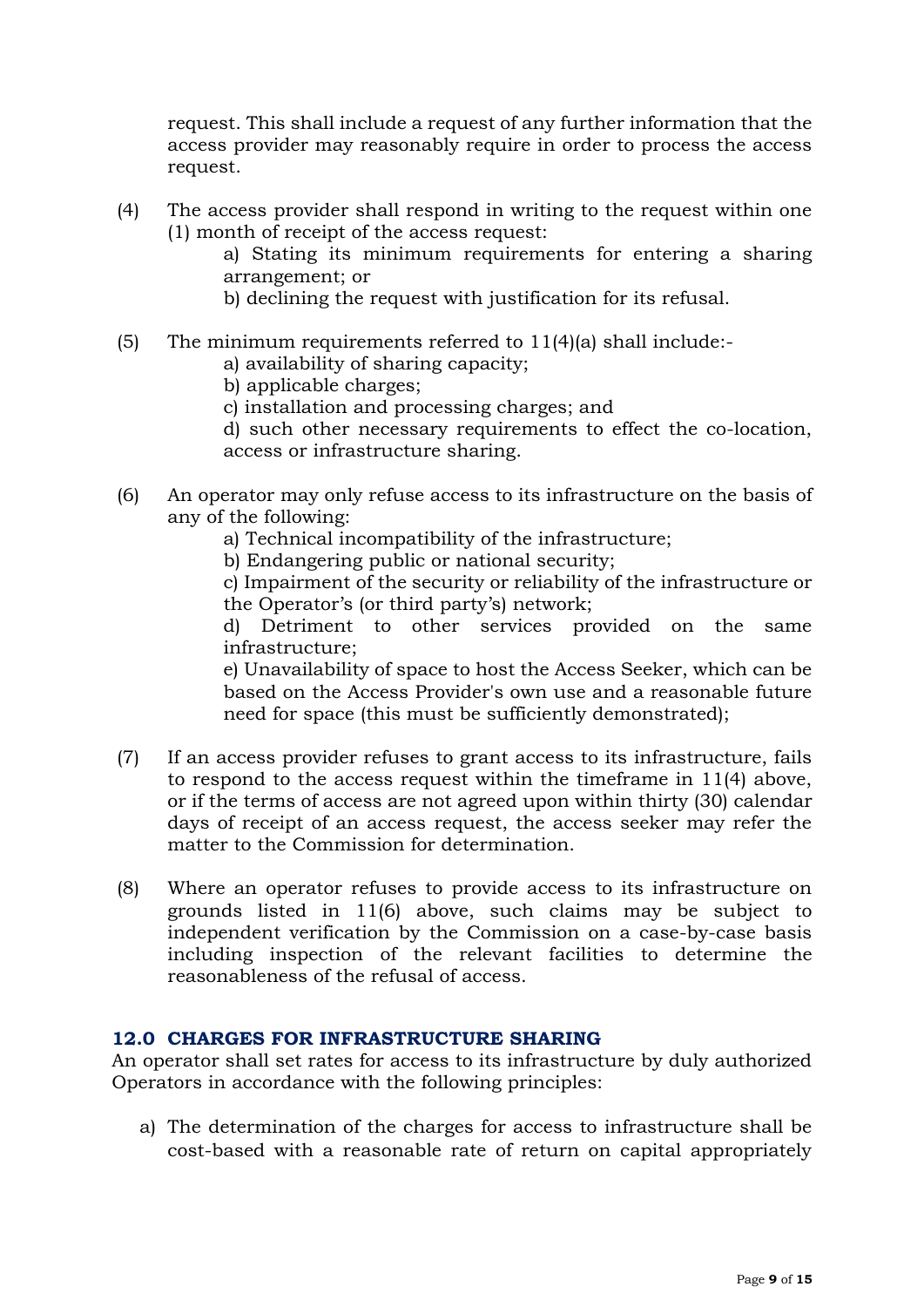employed. Details as to how these charges have been determined, shall be disclosed to the Commission on request.

- b) Charges for the provision of access to infrastructure shall be structured in manner that distinguishes:
	- *i)* The effecting and commissioning of the access to infrastructure,
	- *ii)* Rental charges for use of the infrastructure and
	- *iii)* Variable charges for ancillary and supplementary services.
- c) The access seeker should only be subjected to charges that correspond to the specific infrastructure elements required.
- d) The Commission may issue further guidance on pricing of infrastructure services that may include the setting of maximum rates for various infrastructure services.

## <span id="page-9-0"></span>**13.0 INFRASTRUCTURE SHARING OR LEASING AGREEMENTS**

- (1) A formal agreement shall be entered into for every infrastructure sharing arrangement and shall specify the contractual terms and conditions agreed on by the parties.
- (2) All such agreements shall be concluded in not more than 45 (forty-five) calendar days from the date that a complete access request has been received/submitted in accordance with 11(2).
- (3) All such agreements and any future modifications shall be submitted to the Commission within seven (7) calendar days of execution or amendment by the parties for review and approval before they take effect. The Commission shall provide a written opinion and or approval of the proposed agreements within thirty (30) calendar days from the date of filing.
- (4) All infrastructure sharing agreements shall, *inter alia*, include:
	- *i)* Objective of the agreement
	- *ii)* The scope and specification of the infrastructure to which access is to be provided;
	- *iii)* All ancillary and supplementary services or access and use of facilities (e.g. buildings, land) to be provided in order to support the provision of the infrastructure access;
	- *iv)* The provision of collocation for facilities and the terms and conditions in accordance with which such collocation is to be provided;
	- *v)* Service levels and the maintenance of infrastructure:
	- *vi)* Charges for the infrastructure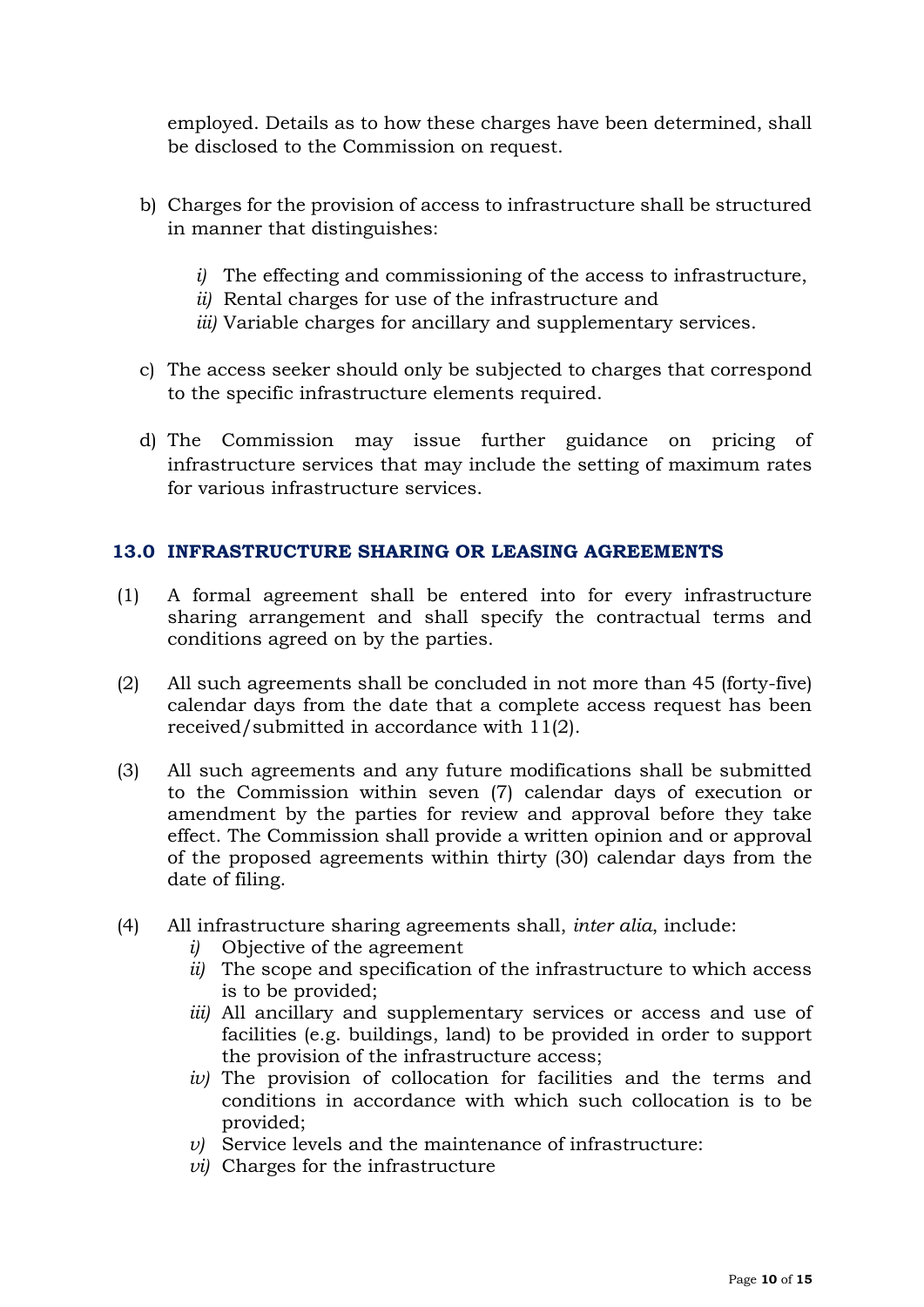*vii)* Billing and settlement procedures

*viii)*Technical specifications, standards and interoperability tests

- *ix)* Information handling and confidentiality;
- *x)* Approvals received or to be received from all relevant authorities
- *xi)* Effective date and duration of agreement, and modification, renewal and review procedures;
- *xii)* Grounds for termination and the termination procedures
- *xiii)*Dispute resolution procedures
- (5) The Commission shall not approve an infrastructure sharing agreement that:
	- *i)* is not consistent with the law, scope, terms and conditions of license(s) held, regulations, regulatory decisions, standards, directives or requirements and other guidelines as prescribed by the Commission from time to time,
	- *ii)* is anti-competitive;
	- *iii)* may endanger life and safety;
	- *iv)* may cause irreparable damage to property or affect interoperability;
	- *v)* is against public interest or national security; or
	- *vi)* presents an arrangement for which it is not technically feasible to share such infrastructure.
- (6) The Commission may issue reference or model agreements to the industry to guide the infrastructure market conduct.

## <span id="page-10-0"></span>**14.0 REPLACEMENT AND RE-DEVELOPMENT/RE-LOCATION**

- (1) Except in emergency situations, the replacement or modification of a shared infrastructure by the Access Provider, may only be undertaken upon notice to the Access Seeker sixty (60) calendar days prior and after notifying the Commission.
- (2) An Access Seeker to whom the notice in 14(1) is served may lodge a petition with the Access Provider against the planned act within fifteen (15) calendar days of receiving such notice, and the Access Provider shall reply thereto within seven (7) calendar days. A copy of such petition and associated reply shall be made to the Commission.
- (3) In the case of a re-development or re-location of any infrastructure, the Access Provider shall provide a notice to all the respective Access Seekers of no less than:
	- i. Six (6) months for re-development;
	- ii. Twelve (12) months for re-location.
- (4) Where the access provider undertakes the redevelopment or re-location for optimal utilization of facilities, the cost of such re-development or re-location may be shared with the Access Seekers at a percentage mutually agreed by parties.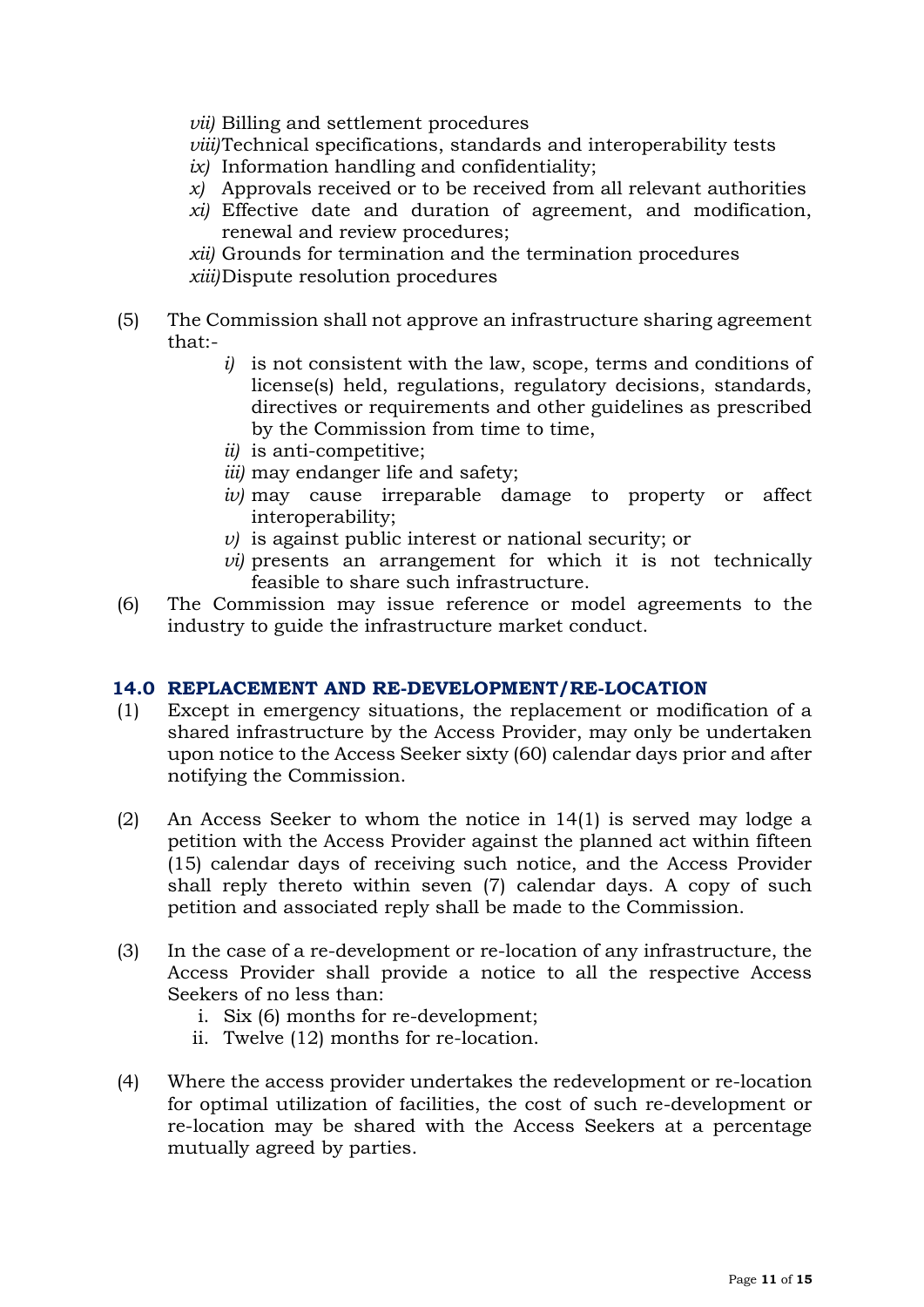## <span id="page-11-0"></span>**15.0 CONFIDENTIALITY**

- (1) All information provided by one operator to another in relation to infrastructure sharing must:
	- a) Be kept confidential and only used in relation to the infrastructure sharing except where the disclosure is authorized in writing by the other Operator or required by law; and
	- b) Only be disclosed to employees, agents or advisers who need to know that information for the purpose of the infrastructure sharing or advising thereon.
- (2) Information of an Operator received by the another operator in relation to the sharing of infrastructure including information generated as a result of infrastructure sharing must not be disclosed to any person involved in the development of retail services of the other operator, its partners or its affiliates.
- (3) The information obtained from the repository under guideline 10 shall only be used for the purpose for which it was requested and shall not be unnecessarily disclosed to 3rd parties.

## <span id="page-11-1"></span>**16.0 DISPUTE RESOLUTION**

- 1) Either operator (seeker and provider) may refer a dispute resulting from any section of these guidelines, including the determination of fair and non-discriminatory terms, conditions and charges to the Commission for determination and resolution.
- 2) The Commission shall consider all appeals received, taking into account; the principle of proportionality and fairness, and resolve the dispute within the shortest possible time frame, and in any case within thirty (30) calendar days from the date of receipt of the complete appeal/reference, except in exceptional circumstances.
- 3) Where the Commission intervenes in an infrastructure sharing disputes, the Commission is entitled to request and receive all such necessary information as may be required to reach a decision.
- 4) The decision of the Commission shall be binding on all parties involved in the dispute.
- 5) A party aggrieved by the decision of the Commission following the determination of a dispute resulting from these Guidelines may appeal to the Tribunal or in accordance with the law.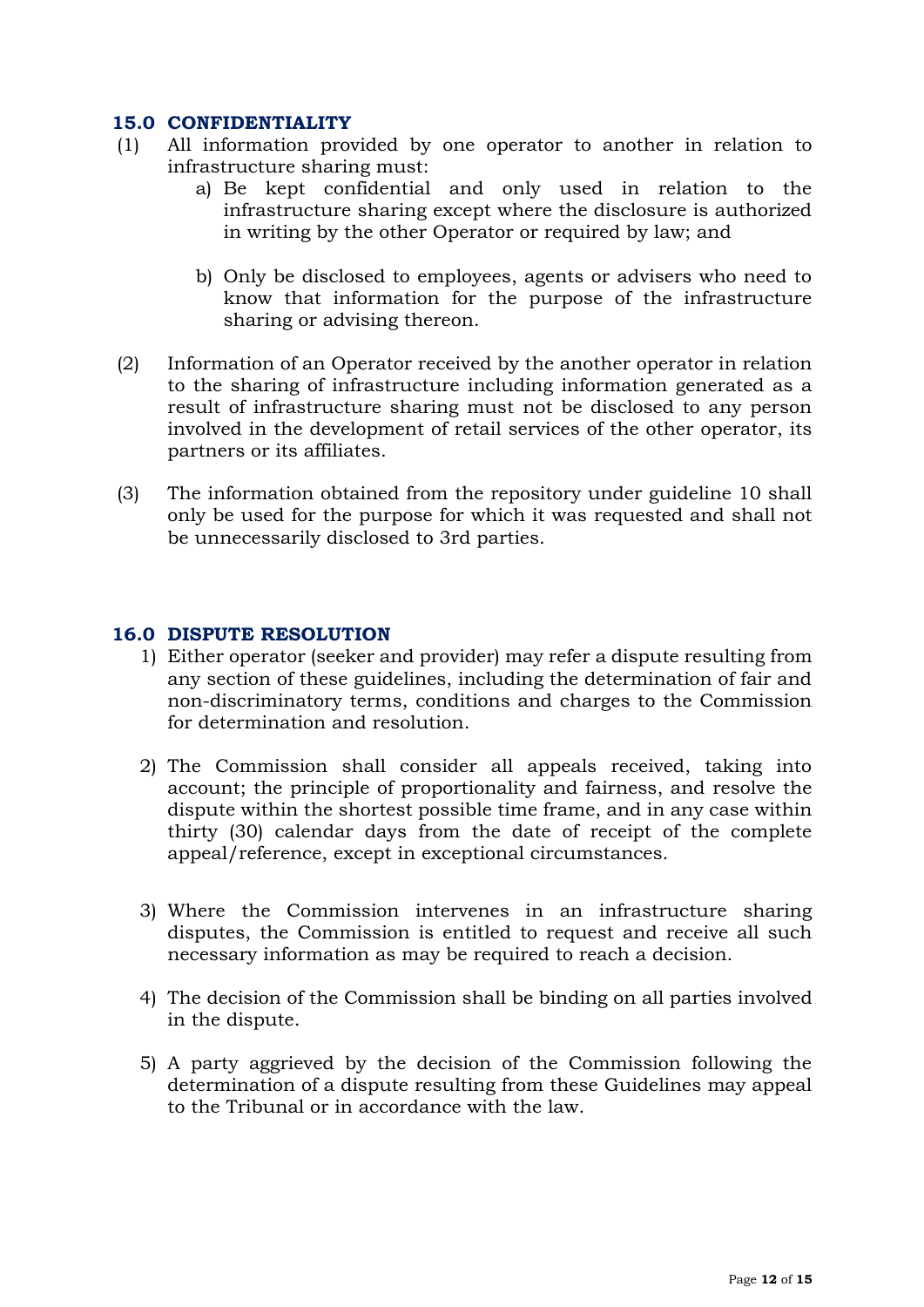- 6) In considering an infrastructure sharing dispute, the Commission shall take into account relevant matters including, but not limited to the following:
	- *i)* the existence of technical or other alternatives;
	- *ii)* whether the infrastructure is critical to the supply of services by the Operators;
	- *iii)* whether the infrastructure meets the technical requirements of the Access Seeker's network;
	- *iv)* the availability of space to host the Access Seeker, including the Access Provider's demonstrated future needs for space;
	- *v)* safety and public health concerns;
	- *vi)* the impact on the operational integrity of the Access Provider's network or any existing equipment at the collocation or sharing site that are under the control of Access Provider or any other third party;
	- *vii)* any risk of interference of the planned communications services with the provision of other services over the same physical infrastructure;
	- *viii)* the Access Seeker and Access Provider's record of infrastructure sharing; and
	- *ix)* the reasonableness and fairness of the demands or terms and conditions set forth by the access provider.

## <span id="page-12-0"></span>**17.0 COORDINATION WITH OTHER GOVERNMENT AGENCIES**

- (1) The Commission shall collaborate and coordinate with the relevant authorities to establish and implement procedures for the grant or denial of applications for civil works within the scope of these guidelines, and within a reasonable period of time from the date of the receipt of a complete application and, on the basis of objective, transparent, non-discriminatory and proportionate criteria. Any denial of an application should be communicated in writing indicating the reasons for such denial.
- (2) Where it is necessary for the use of land, buildings, and infrastructure owned by the Government, local government, and public institutions to establish a common communications network or for the joint installation of communications equipment and facilities, and the access request fails to result into an agreement on the use of such properties, etc., the participating operators may request the assistance of the Commission in obtaining access for the use of the relevant land, buildings, etc.
- (3) Where the Commission receives a request for assistance under 17(2), the Commission may engage the respective Government ministry, department or agency, local government, or the head of a public institution, to respond to the access request. In such cases, the respective Government entities shall respond to the access request by: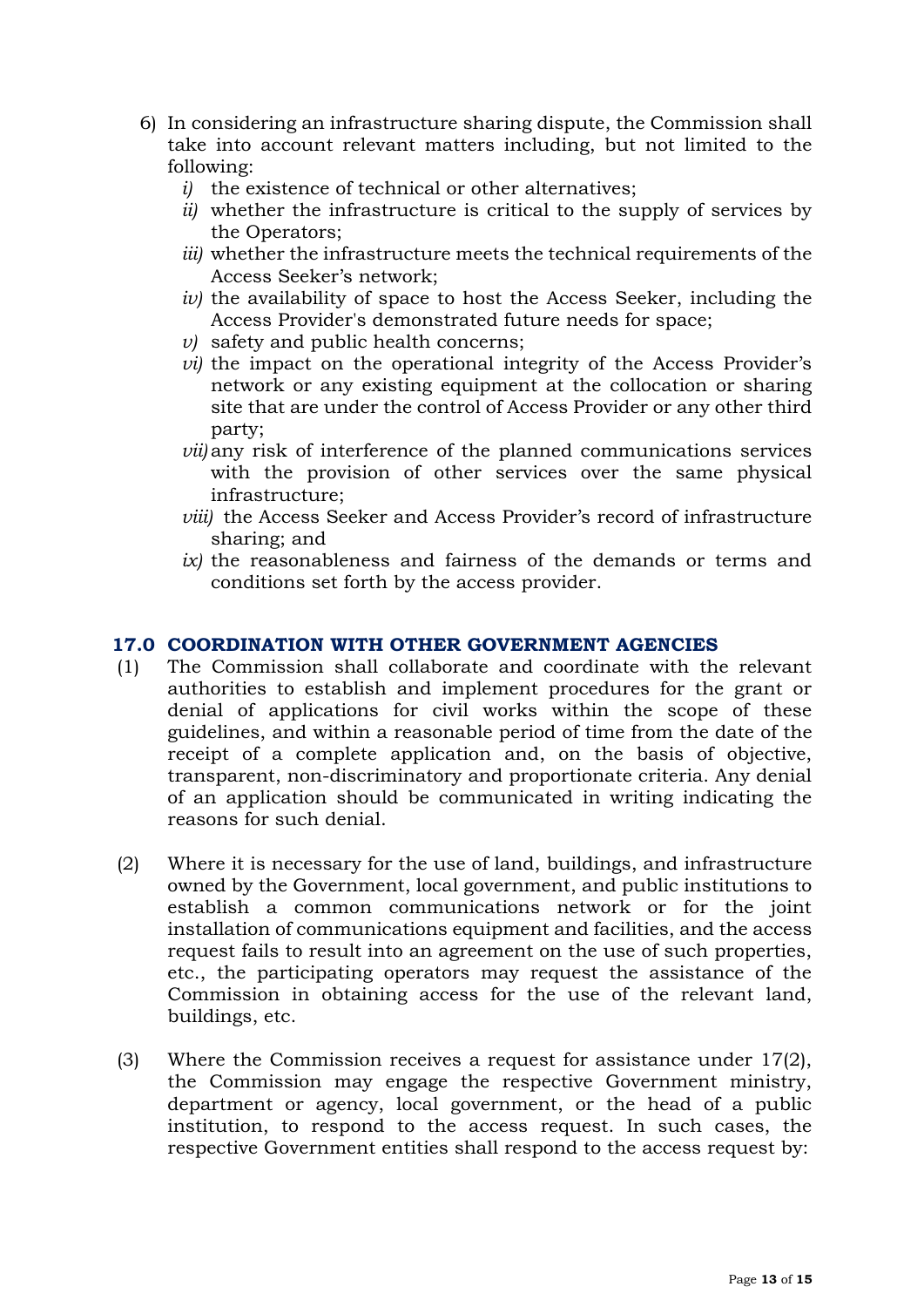- a) Accepting the request and stating its minimum requirements for access; or
- b) declining the request with justification of its refusal.

## <span id="page-13-0"></span>**18.0 KEY STAKEHOLDER RESPONSIBILITIES**

## <span id="page-13-1"></span>**18.1. The Commission**

- (1) The Commission shall maintain an up to date repository of infrastructure deployments for the coordination of prospective communication infrastructure share and lease arrangements.
- (2) The Commission shall develop standards for infrastructure deployment and sharing and enforce compliance.
- (3) The Commission shall evaluate rollout plans within 30 calendar days of receipt.

## <span id="page-13-2"></span>**18.2. Operators**

- (1) During its engineering, planning and network design processes, every operator shall undertake due diligence of the infrastructure available in the respective geographical area and only seek to deploy infrastructure where there is no infrastructure available or where it is justifiable not to utilise the existing infrastructure,
- (2) All negotiations for sharing agreements shall be conducted by all parties in good faith,
- (3) Prior to deployment and roll-out of any new infrastructure, an operator shall seek approval from relevant authorities and notify the Commission. Granting of a communications license is NOT an authorization to build unless all reviews and authorisations requirements under the laws of Uganda have been met.
- (4) The Commission may from time to time undertake inspection of deployed infrastructure to evaluate safety, capacity and compliance with any other regulatory requirements.
- (5) In every infrastructure sharing arrangement, all parties (operators) shall ensure compliance to their respective license obligations and compliance to all applicable laws.